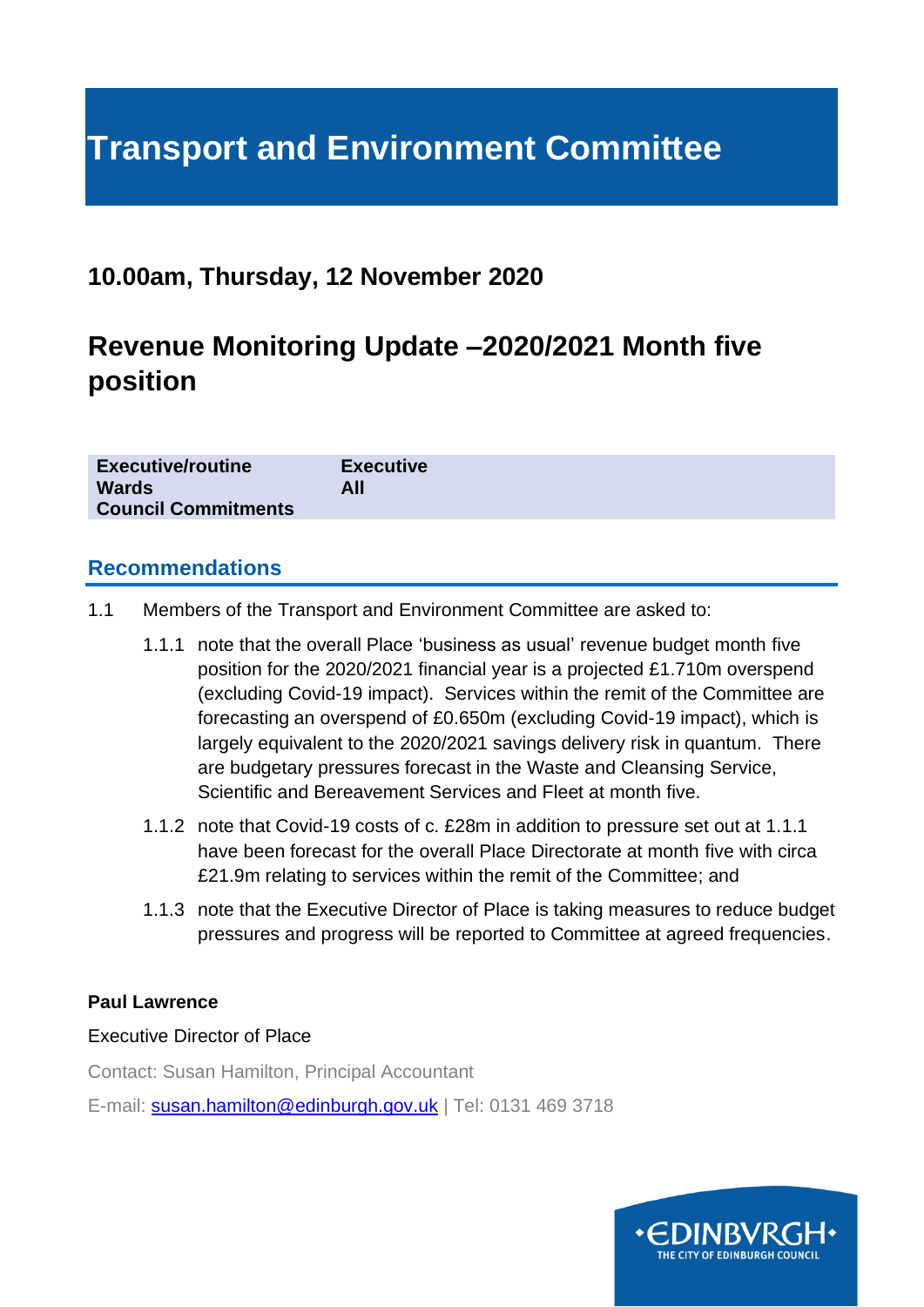# **Report**

# **Revenue Monitoring Update – 2020/2021 Month five position**

#### **2. Executive Summary**

- 2.1 The report sets out the projected month five revenue monitoring position for the Place Directorate services. The month five forecast is based on analysis of actual expenditure and income to the end of August 2020, and expenditure and income projections for the remainder of the 2020/2021 financial year.
- 2.2 Excluding the costs of the Coronavirus pandemic, the month five projection for the Place 2020/21 revenue budget is a net residual budget pressure of £1.710m. This is an improvement of £1.310m on the reported month three position reflective of an updated assessment of approved savings delivery, implementation of additional measures to mitigate carried forward pressures, receipts of external funding and savings from reduced scale external events. £0.300m of this improvement relates to services within the remit of this Committee reflective of reduced delivery risk in relation to 2020/2021 approved savings and management actions delivered to mitigate budget pressures.
- 2.3 At month five, the services within the remit of this Committee are forecasting a net overspend against budget in 2020/2021 of £0.650m. Progress against 2020/2021 approved savings delivery is set out later in this report as are the pressures, risks and management actions in relation to Waste and Cleaning, Scientific and Bereavement Services and Fleet arising from legacy savings and pressures which are in the process of being addressed.
- 2.4 At month five, the General Fund Covid-19 impact for Place Directorate has been forecast to be a net cost in the region of £28m with circa £21.9m of this relating to services within the remit of this Committee.
- 2.5 This report will focus on the aspects of Place revenue budgets which are within the remit of the Transport and Environment Committee.
- 2.6 The Executive Director of Place is fully committed to making all efforts to identify management action to reduce the budget pressures. However, given the magnitude of these pressures, there is the potential for a significant level of overspend.

#### **3. Background**

3.1 The total 2020/21 approved gross General Fund revenue budget for the Place Directorate is £242.181m. The net budget is £45.729m after adjusting for income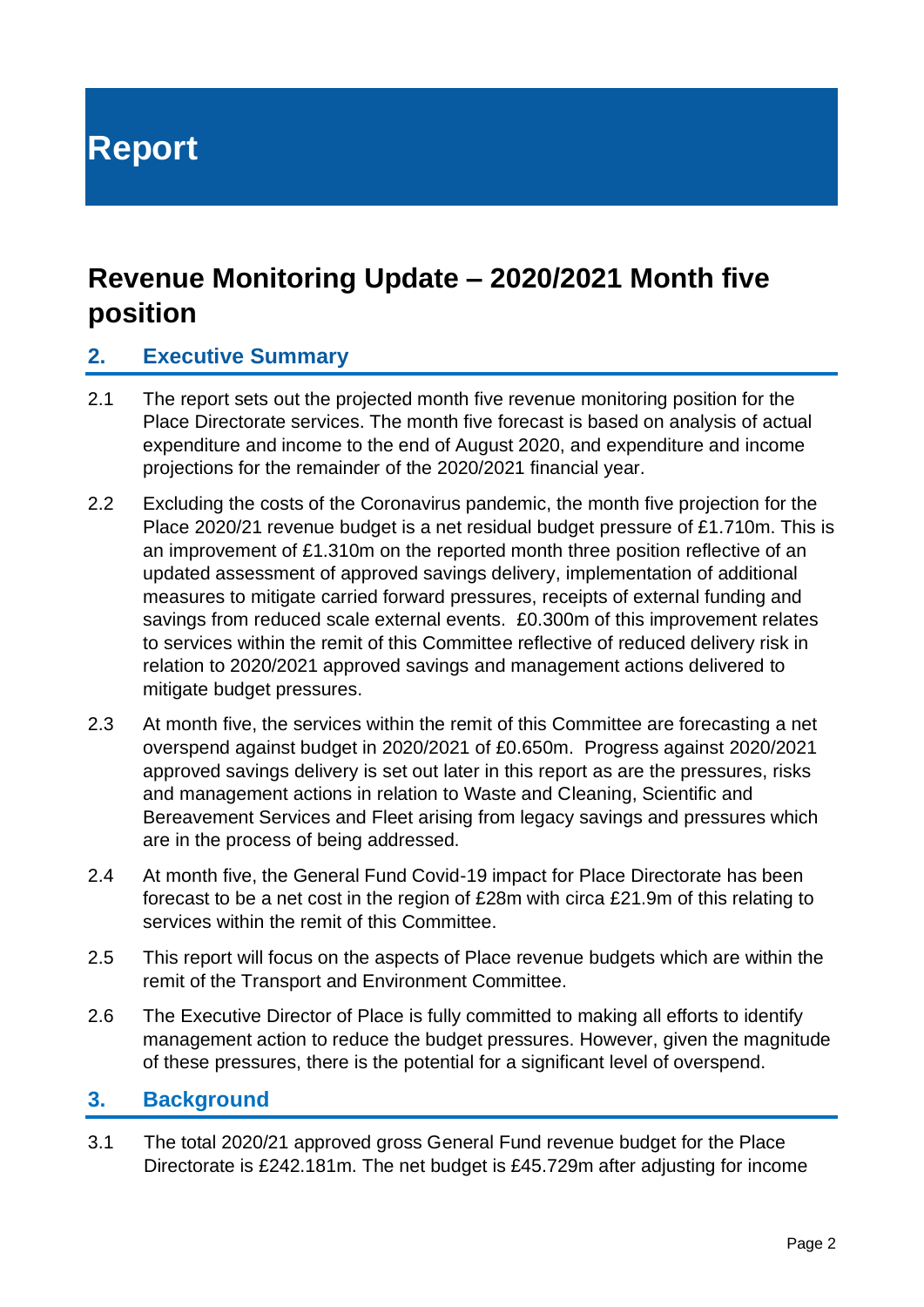from other parts of the Council, external grants and other income. This budget is net of £4.508m of savings initiatives approved by Council in February 2020.

- 3.2 Covid-19 related net costs have been separated from the 'business as usual' in order to facilitate understanding of the drivers of risks, cost pressures and mitigating actions where applicable.
- 3.3 This report provides an update on financial performance against the above revenue budgets. A separate report to the Council's Finance and Resources Committee on 29 October 2020 set out the projected position on the Council's Capital Investment Programme.

### **4. Main Report**

#### **Month five – 'business as usual' forecast**

- 4.1 At month five, the 2020/2021 forecast net pressure across Place general fund revenue budgets is £1.710m. This is an improvement of £1.310m from the position reported at month three. The improvement is a combination of progress made in delivery of existing agreed management action, service manager efforts to address 'at risk' elements of approved savings (paragraph 4.4) and identification of £1.125m of new measures by Place Senior Management Team. Gross pressures of £8.690m have been identified and £8.190m of management actions have been agreed across the Directorate with a commitment to identify additional measure to mitigate against the risk of not delivering a balanced budget for the Directorate as a whole. The month five forecast reflects the delivery status assessment of agreed management actions.
- 4.2 At month five, the forecast position for services within the remit of the Committee is a £0.650m overspend (excluding Covid-19 impact). This is an improvement of £0.300m from the position reported at month three and in net terms remains largely representative of the 'at risk' elements of approved budget savings in terms of overall quantum. The delivery risk assessment in respect of 2020/2021 approved budget savings is shown as Appendix 1. Pressures, risks and management actions are captured in the specific section of the report.
- 4.3 Identified management actions referred to in paragraph 4.1, which have still to be fully delivered and are pertinent to the service within the remit of the Committee total £0.600m. The actions are at varying stages of delivery and relate to reconfiguration and recommencement of environmental testing services to generate income, reduction in operational costs and optimisation of permissible staff time against capital projects where appropriate. If all identified management actions are delivered and emergent pressures managed by the services, the business as usual forecast out-turn for services under the remit of this Committee would be £0.050m overspent. In the current operating environment, there is a higher than normal level of uncertainty and therefore increased risk related to delivering this outcome.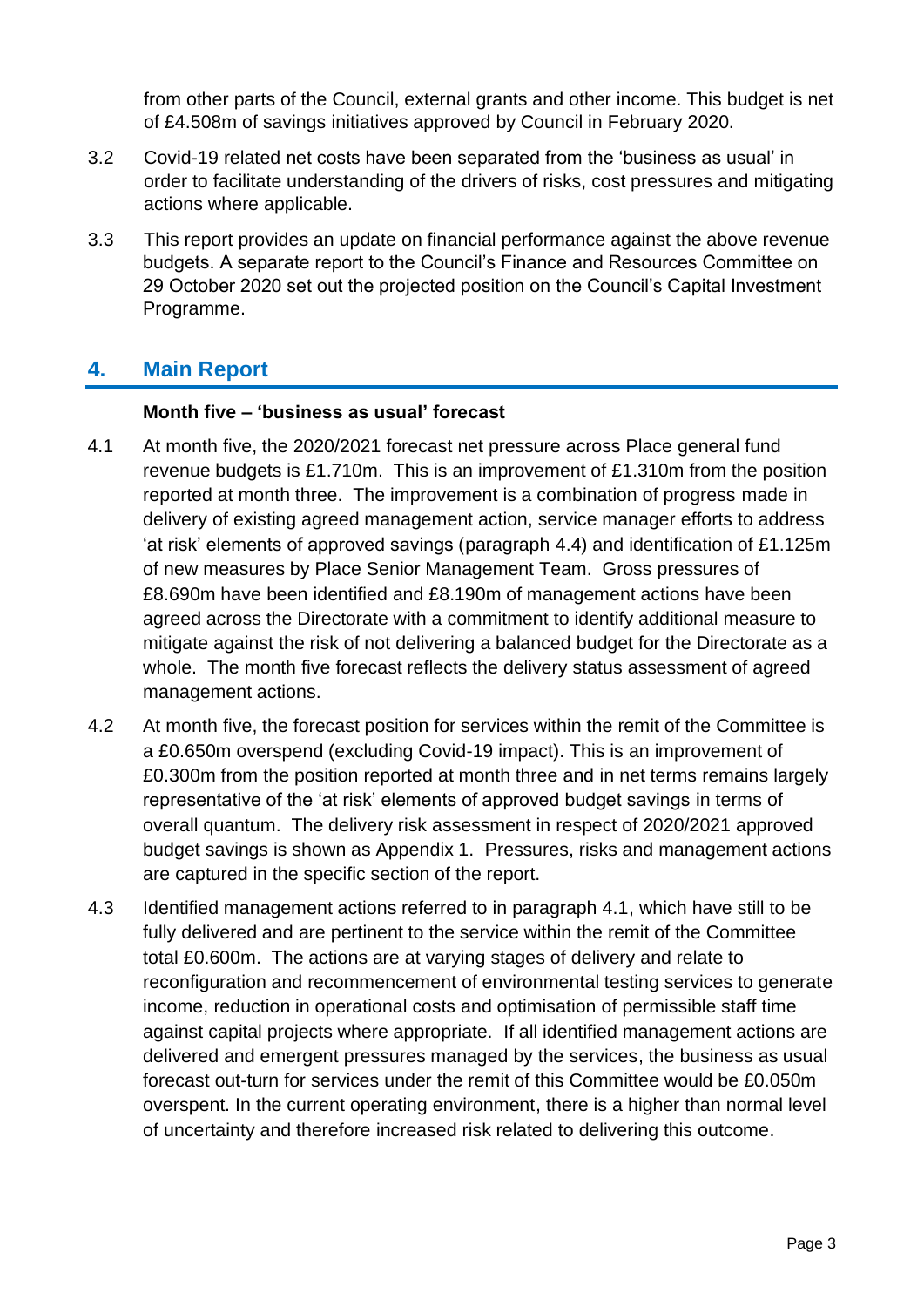#### **2020/21 budget – Approved savings delivery**

- 4.4 The approved budget savings for Place Directorate in 2020/2021 total £4.508m. Progress in the delivery of the savings programme is reviewed regularly by Place Senior Management Team. £2.438m of approved 2020/2021 budget savings have been assessed by Place SMT as having been impacted by factors, including the Coronavirus pandemic with a "substantial risk' that the approved savings will not be achieved. This includes £0.413m of approved savings within the remit of this Committee.
- 4.5 Whilst services have been asked to produce plans to bring substitute savings forward, it is important to understand the reasons for savings being 'at risk'. To this end, the traditional RAG assessment provided within the Committee reporting and governance framework has been expanded to include a black assessment denotation which is applied to savings where there has been a material change in context leading to a substantial delivery risk or where there are serious concerns around project design resulting in the same outcome.
- 4.6 The savings which fall under the remit of this Committee total £1.348m and are shown in Appendix 1 with the month five delivery assessment. A risk assessment exercise has been undertaken in consultation with Place Management Team, this indicates that, on the basis of actions planned or already undertaken, £0.845m of approved savings are assessed as "green" (saving on track to be achieved); £0.090m is assessed as "amber" (reasonable assurance that saving will be achieved); and £0.413m are assessed as "black" (material change in circumstances with substantial risk that saving will not be achieved).

#### **Pressures, Risks and Management Actions**

- 4.7 Place Directorate overall is forecasting a £1.710m overspend at month five. As set out in paragraph 4.1, additional measures at differing stages of delivery have been identified since the month three position was reported. Solutions will require to be brought forward to treat the residual budget pressure and any emergent budget risks, this may impact the services within the remit of the Committee.
- 4.8 Place Directorate discuss budgets with Finance colleagues on a weekly basis at the Senior Management Team in order to seek to manage the risks set out in this report and consider emergent risks in the unprecedented pandemic context. In line with the agreed governance framework a half year review of the Place budget management strategy is being undertaken in October and November 2020.
- 4.9 It is the responsibility of the Executive Director of Place to deliver a balanced budget overall. As reported to this Committee on [1 October 2020](https://democracy.edinburgh.gov.uk/documents/s26619/7.6%20-%20Revenue%20Monitoring%20Update%2020192020%20Provisional%20out-turn%20and%2020202021%20Month%20three%20position.pdf) there are legacy savings and pressures which are in the process of delivery and until such times are fully delivered substitute measures are planned and undertaken by Place Senior Management Team. Some of the measures are one off and others more sustainable. At month five, there are pressures in service areas under the remit of this Committee totalling £0.650m as set out in paragraph 4.2 with further management actions totalling £0.600m as set out in paragraph 4.3. Committee is however asked to note that at month five pressures are forecast in some service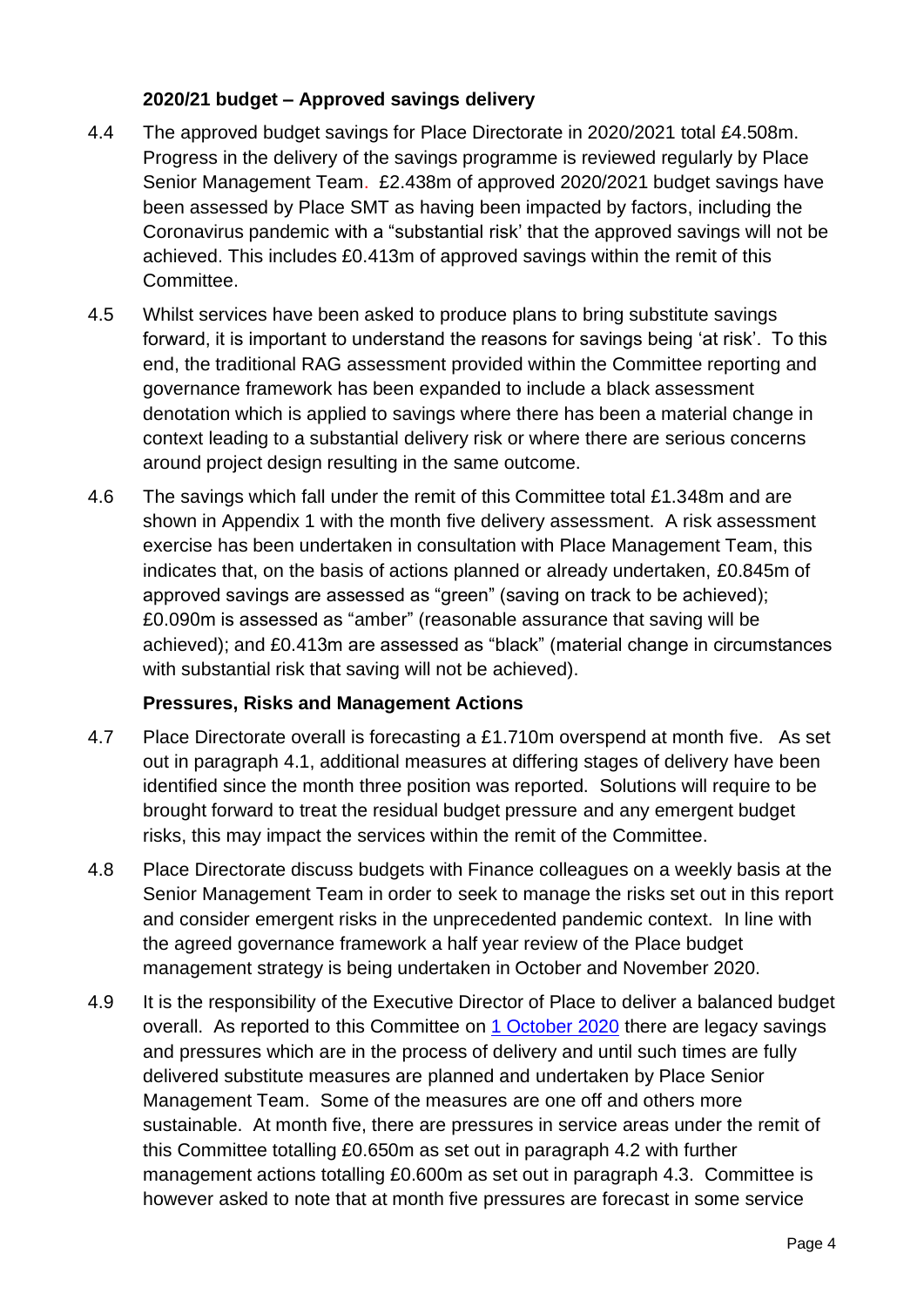areas; Waste and Cleansing £1.178m overspend, Scientific and Bereavement Services £0.540m overspend and Fleet £0.201m overspend. This is compensated for by forecast underspends in other areas including Roads and Transport and Localities.

4.10 The 2020/21 budget management strategy which was agreed and is currently being implemented by the Place Senior Management Team has given consideration to legacy and new budget pressures as well as the in-year savings requirement. Over the short-to-medium term, concerted action is required to address underlying budgetary issues in a sustainable way.

#### **Month five – Covid-19 impact forecast**

4.11 As stated earlier in this report, General Fund Covid-19 direct costs and loss of income are being reported separately to allow appropriate decisions to be made in respect of the business as usual and the unbudgeted extraordinary net costs. At month five, in the region of £28m of budget impacts have been forecast across Place Directorate which relate to Covid-19. Within this total, circa £21.9m relates to the remit of this Committee and is set out within Appendix 2.

## **5. Next Steps**

- 5.1 Place Directorate is committed to delivering mitigating management action to address identified budget pressures on an ongoing basis and will continue to report on progress towards the delivery of a balanced budget.
- 5.2 In addition to the introduction of realigned budgets and half-year reviews, a more strategic approach is being implemented in terms of budget management. Place SMT is looking to the 2020/2021 budget management strategy as part of a rolling process not confined to the current financial year. Where planned savings and mitigations are not fully delivered in year, they are being factored into future year budget management strategies.
- 5.3 The Executive Director of Place is fully committed to making all efforts to identify management action to reduce the budget pressures. However, given the magnitude of these pressures, there is the potential for a significant level of overspend.

#### **6. Financial impact**

6.1 The Council's Financial Regulations set out Executive Directors' responsibilities in respect of financial management, including regular consideration of their service budgets. The position set out in the report indicate pressures arising within the Place Directorate which require to be addressed.

## **7. Stakeholder/Community Impact**

7.1 Consultation was undertaken as part of the budget setting process.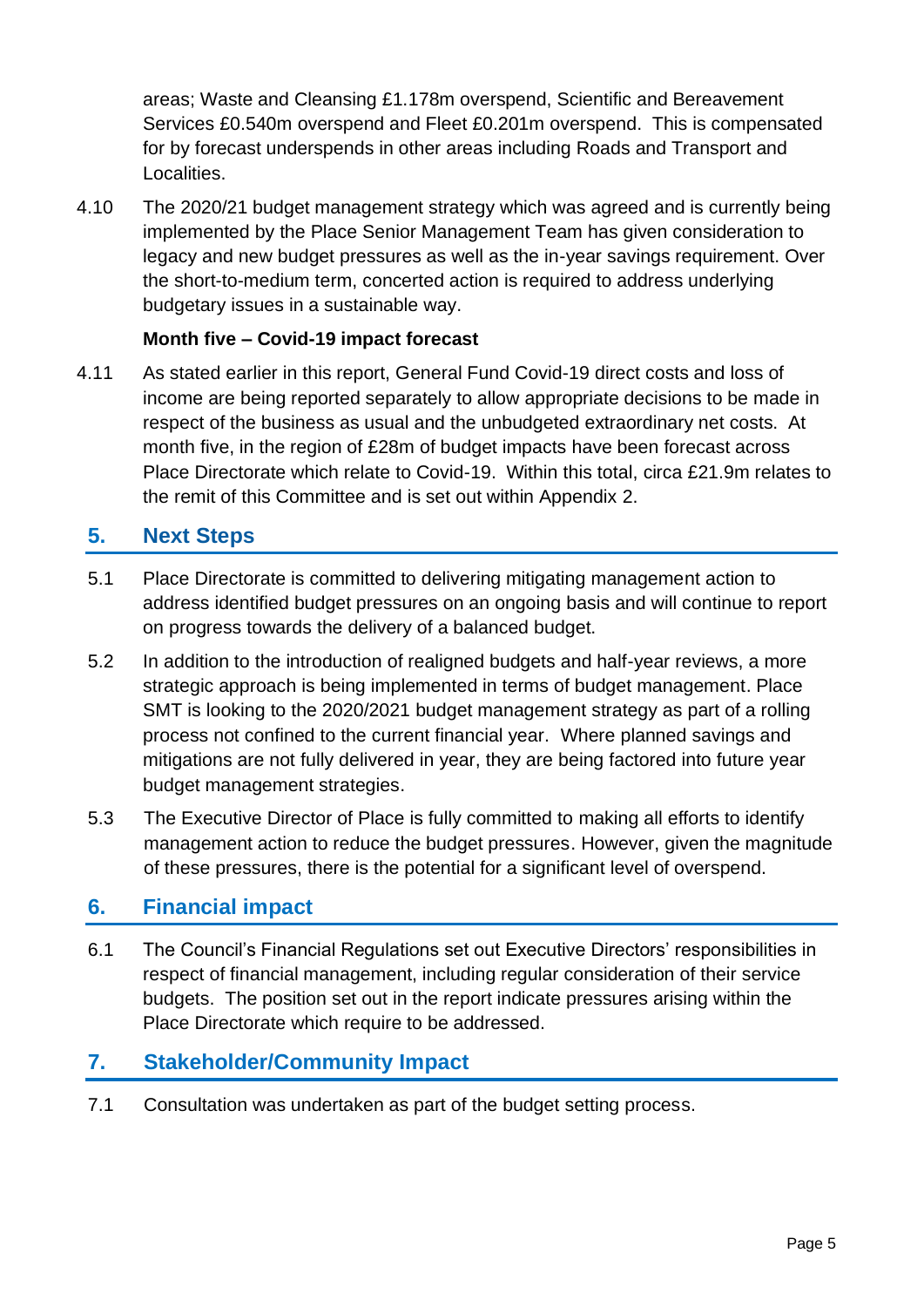### **8. Background reading/external references**

- 8.1 Revenue Budget 2020/23: 2020/21 Month Five Position and Framework Assumptions Update – [29 October 2020](https://democracy.edinburgh.gov.uk/documents/s26619/7.6%20-%20Revenue%20Monitoring%20Update%2020192020%20Provisional%20out-turn%20and%2020202021%20Month%20three%20position.pdf)
- 8.2 2020-30 Capital Budget Strategy Period Five Monitoring and Revised Budget Update – [29 October 2020](https://democracy.edinburgh.gov.uk/documents/s28347/7.2%20-%202020-30%20Capital%20Budget%20Strategy%20202021%20Period%20Five%20Monitoring%20and%20Revised%20Budget%20Update.pdf)

#### **9. Appendices**

- 9.1 Appendix 1 Place Directorate: 2020/2021 Month five Approved Savings Assessment - within remit of Transport and Environment Committee.
- 9.2 Appendix 2 Covid-19 Impact Place Directorate Month five forecast 2020/21.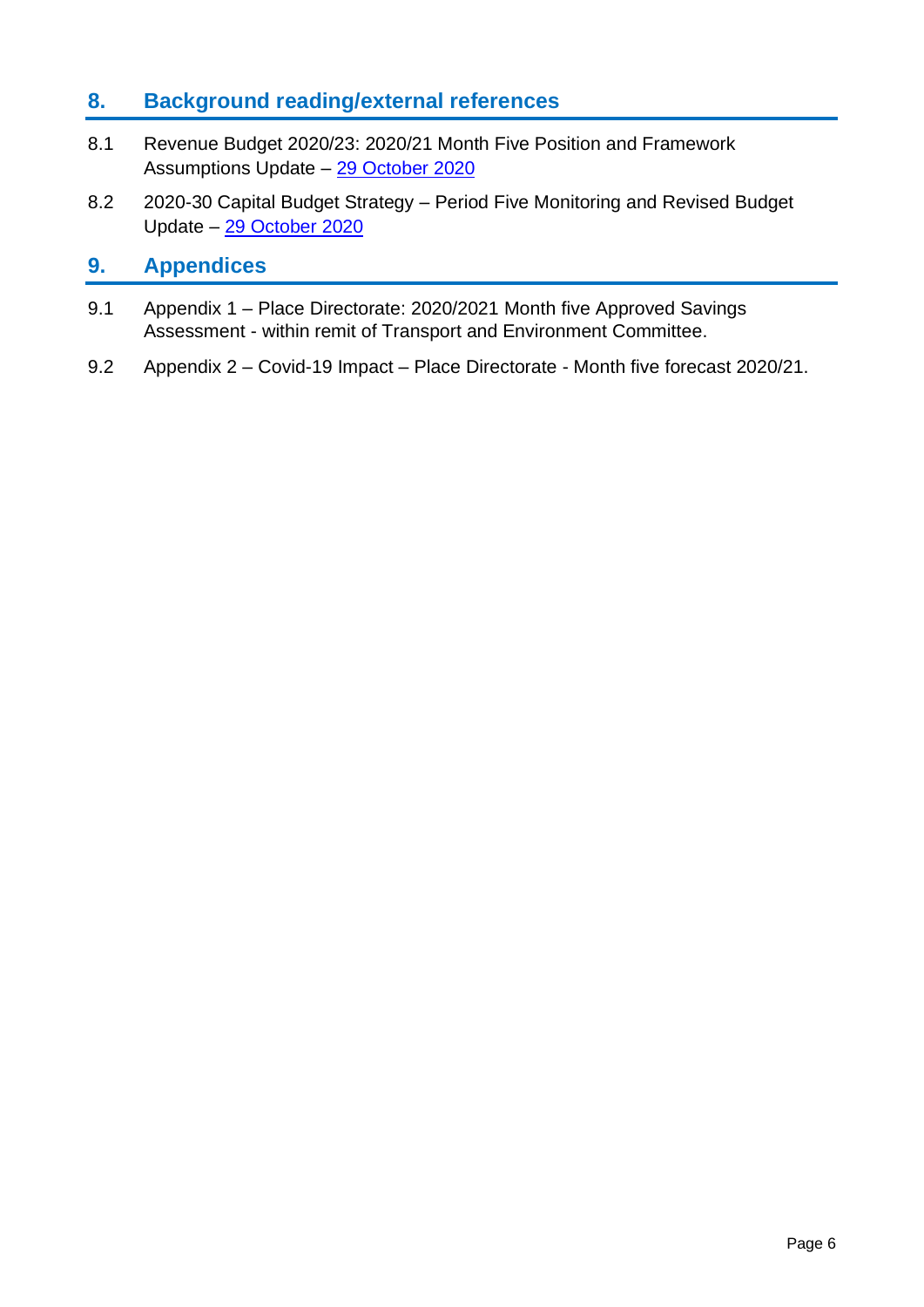**Appendix 1 – Place Directorate: 2020/2021 Month five assessment of Approved Savings within remit of Transport and Environment Committee.**

| 2020/20/21<br><b>Approved Saving</b>                                                                | Green £m         | Amber £m    | <b>Red £m</b>    | <b>Black £m</b> | Total<br>£m |
|-----------------------------------------------------------------------------------------------------|------------------|-------------|------------------|-----------------|-------------|
|                                                                                                     |                  |             |                  |                 |             |
|                                                                                                     | <b>Delivered</b> | In Progress | <b>Difficult</b> | At Risk *       |             |
| <b>Income Generation</b><br>- Including Parking<br><b>Action Plan.</b>                              | 0.030            | 0.000       | 0.000            | 0.088 MC        | 0.118       |
| <b>Workforce Savings</b><br>– Including<br><b>Scientific and</b><br><b>Bereavement</b><br>Services. | 0.000            | 0.090       | 0.000            | 0.000           | 0.090       |
| <b>Third Party Savings</b><br>- Including Joint<br>Waste.                                           | 0.000            | 0.000       | 0.000            | 0.325 MC        | 0.325       |
| <b>Transport Reform</b>                                                                             | 0.400            | 0.000       | 0.000            | 0.000           | 0.400       |
| <b>Fees &amp; Charges</b>                                                                           | 0.415            | 0.000       | 0.000            | 0.000           | 0.415       |
| <b>Total</b>                                                                                        | 0.845            | 0.090       | 0.000            | 0.413           | 1.348       |
| % of Total Savings                                                                                  | 63%              | 6%          | $0\%$            | 31%             | 100%        |

**\*MC= Material Change in Circumstances**